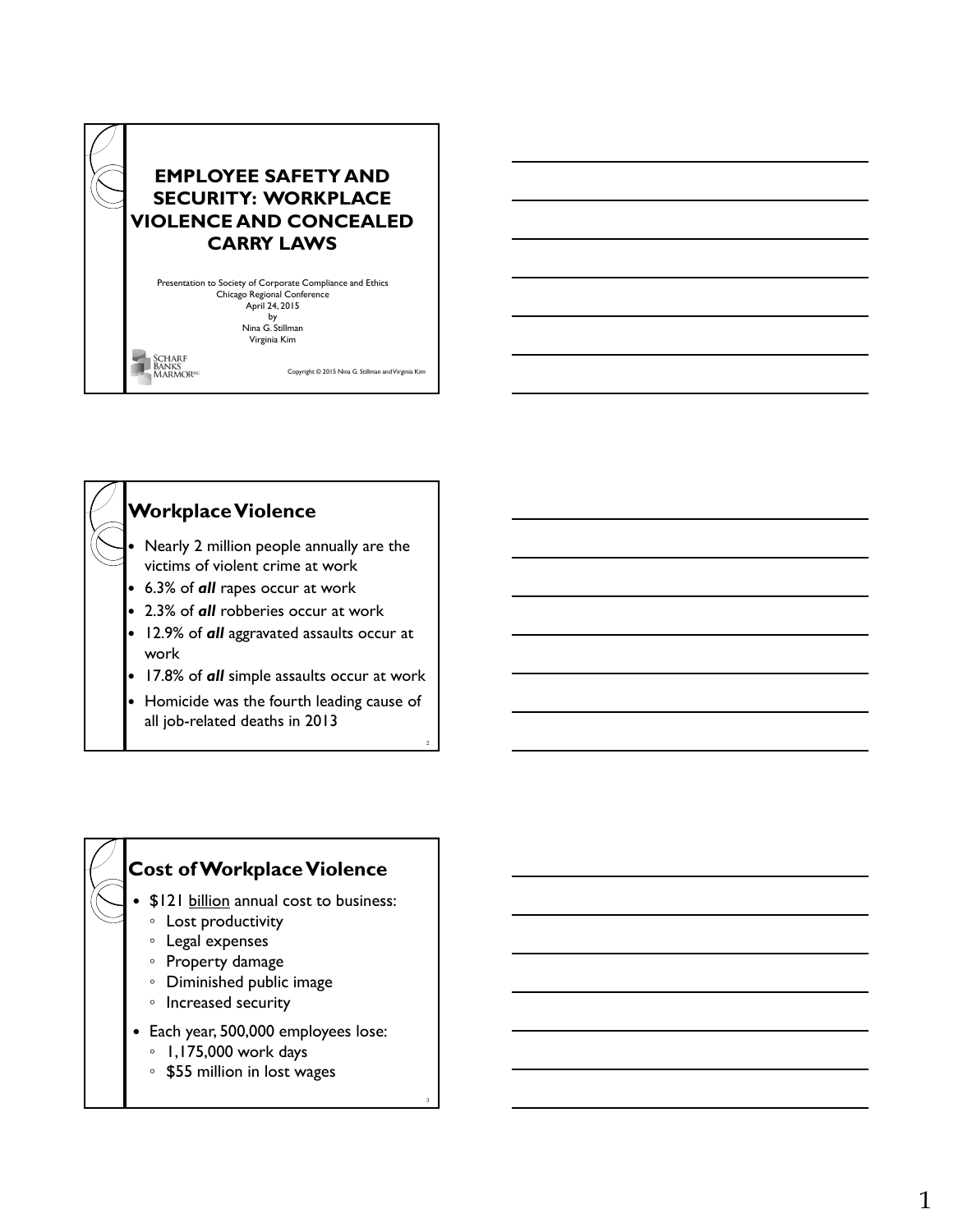



### **Workplace Violence as an OSH Act Issue**

 As early as 1993, NIOSH issued an alert that the following factors may increase a worker's risk of being a victim of work-related violence:

- Exchanging money with the public
- Working alone or in small numbers
- Working late at night or early in the morning

6

- Working in high crime areas
- Guarding valuable property or possessions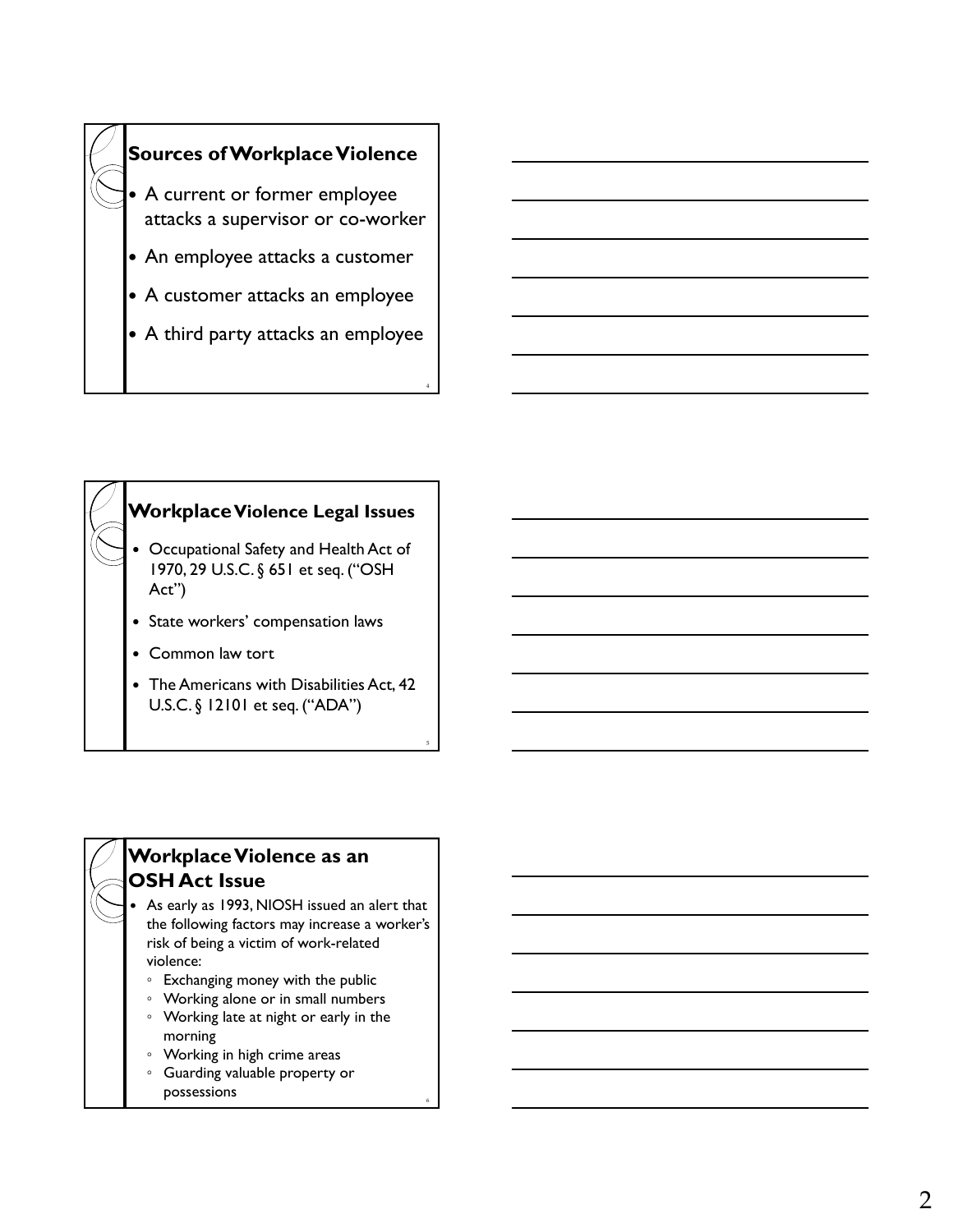## **Workplace Violence as an OSH Act Issue**

- In May 1992, OSHA issued an internal memo, stating that the Agency may utilize the OSH Act's general duty clause for violence in the workplace.
- The general duty clause  $(29 \text{ U.S.C.} \S 654(a))$ requires that "[e]ach employer...furnish to each of his employees employment and a place of employment which are free from recognized hazards that are causing or are likely to cause death or serious physical harm..."

7

8

9



◦ That the hazard is *preventable* .

#### **Workplace Violence as an OSH Act Issue**

- OSHA has issued several citations since late 1993 to employers for workplace violence.
- Liability has been determined on a case-by-case basis, *i.e.,* each case involves a fact-specific inquiry.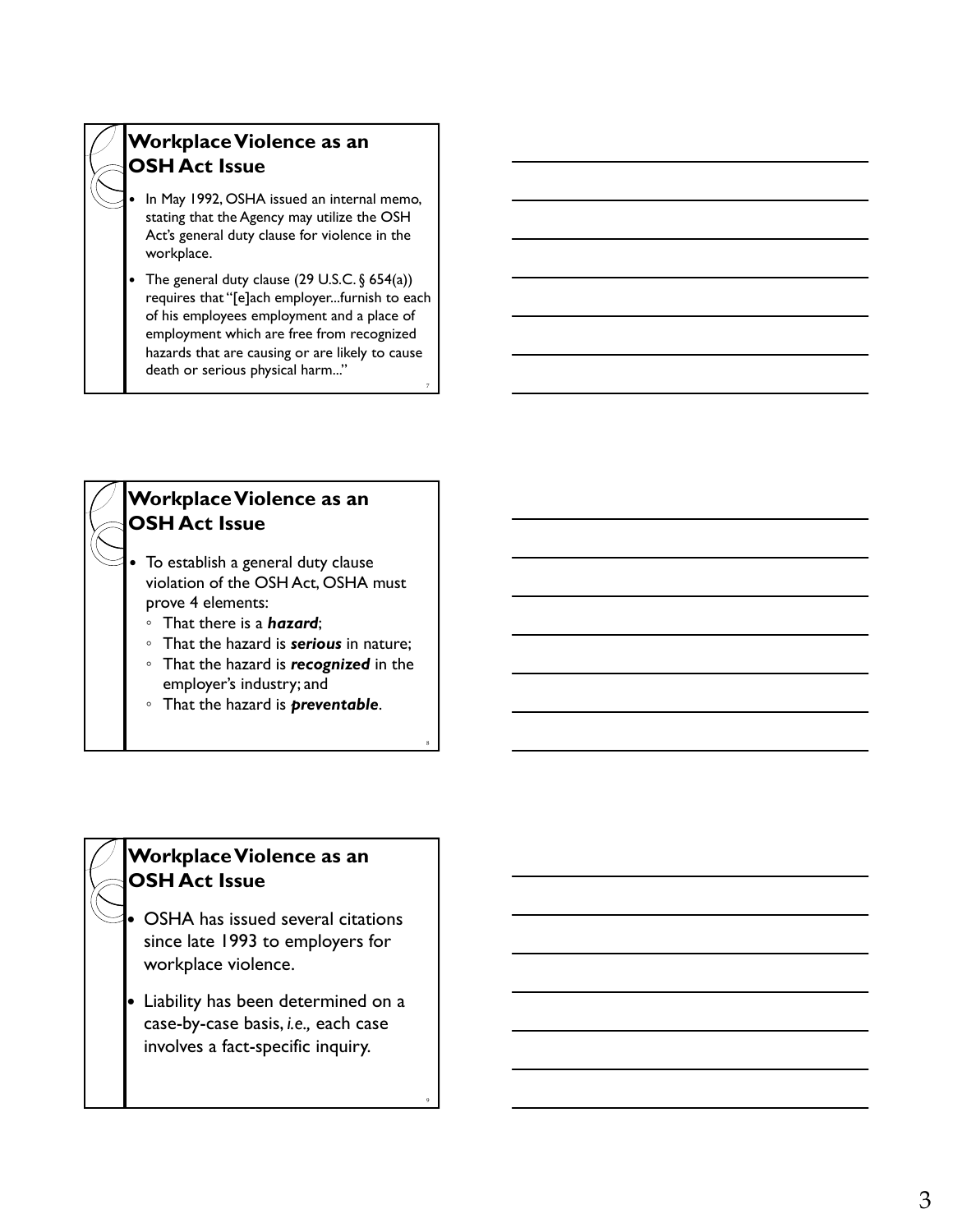

## **Workplace Violence as a Workers' Compensation Issue**

- Workplace violence becomes a workers' compensation issue when injured workers seek recovery against their employers for work-related violence.
- State workers' compensation laws generally provide the exclusive remedy for injured employees when the injury arose out of and in the course of employment.

11

12

#### **Workplace Violence as a Workers' Compensation Issue**

- Intentional acts of violence by the employer or co-workers are not covered by workers' compensation, allowing the injured employee to sue for damages.
- However, the cases interpreting this exception differ greatly by locality.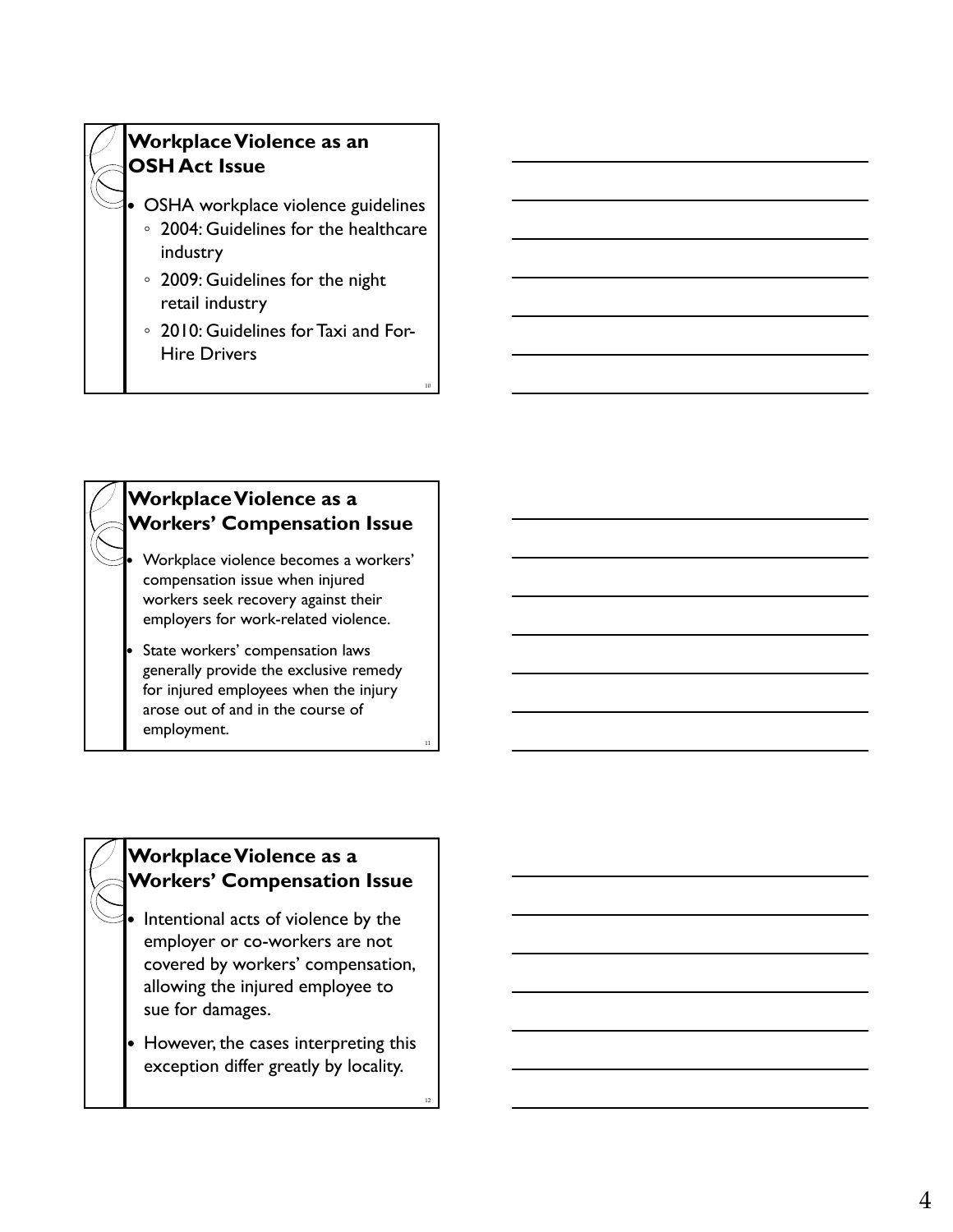## **Workplace Violence as a Common Law Tort Issue**

 There are a variety of common law tort theories for recovery in workplace violence situations:

- *Respondeat* Superior
- Negligent Hiring
- Negligent Retention
- Negligent Supervision
- Duty to Warn
- Voluntary Assumption of a Duty to Protect

13

14

15

◦ Defamation

# **Workplace Violence as an ADA Issue**

 The ADA prohibits discrimination against "a qualified individual with a disability because of the disability...in regard to job application procedures, the hiring, advancement, or discharge of employees, employee compensation, job training, and other terms, conditions, and privileges of employment" (42 U.S.C. § 12112(a)).

#### **Workplace Violence as an ADA Issue**

- The ADA has a 3-pronged test for a covered disability. An individual has a disability if he/she:
- has a physical or mental impairment that substantially limits one or more major life activities;
- has a record of such a disability; or
- is regarded as having such a disability.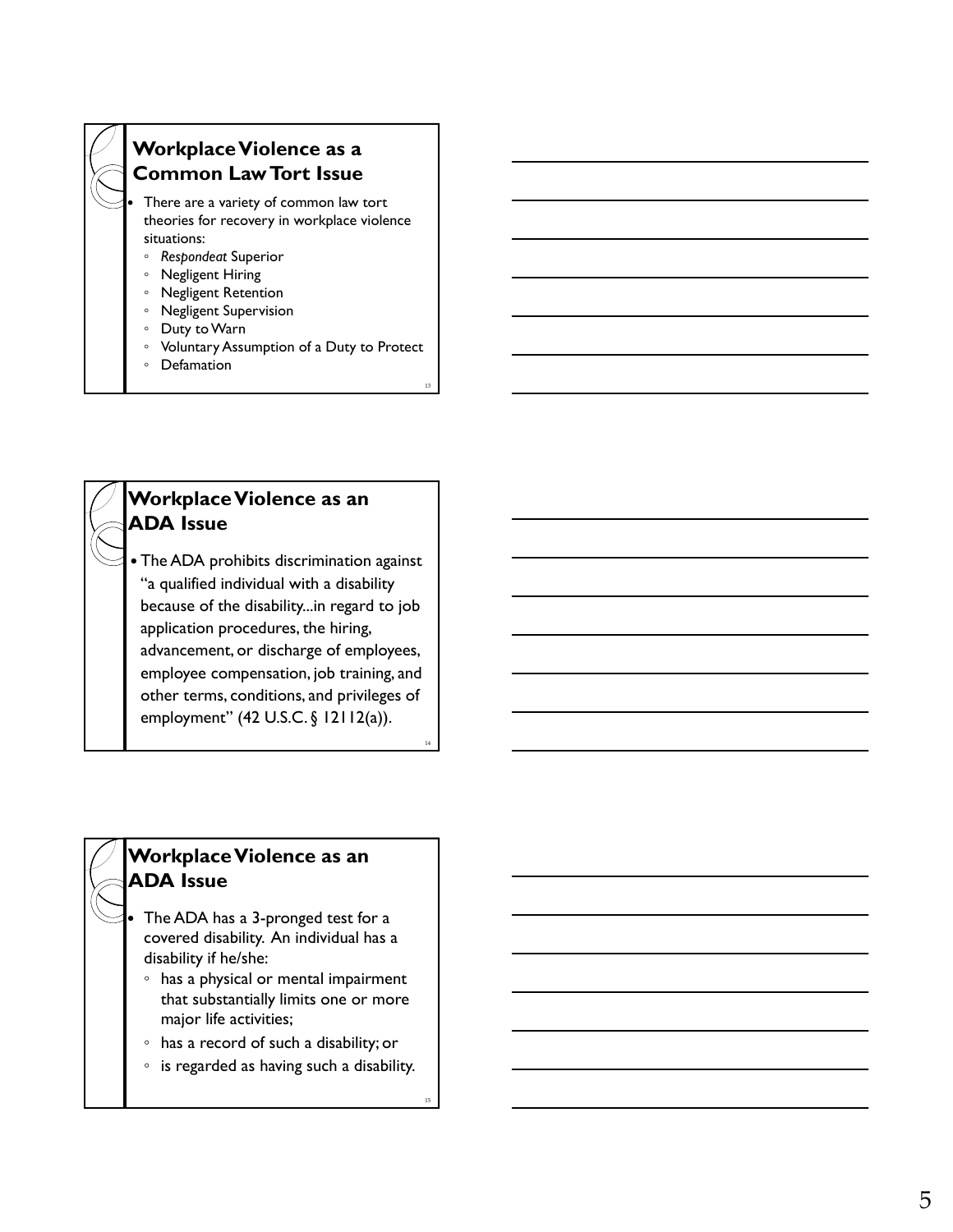

- "Emotional conditions" such as anxiety and depression which could lead to workplace violence may qualify as disabilities under the ADA.
- The ADA requires employers to provide reasonable accommodation to qualified disabled individuals.
- An employer is not required to employ a disabled individual when to do so would pose a "direct threat" to the individual's own health or safety or the health or safety of others.

16

17

18



◦ Assessment must be based on a "reasonable medical judgment"

#### **Workplace Violence as an ADA Issue**

- If an employer refuses to hire or fires a disabled individual because of a risk of physical harm to other employees or customers, it may be subject to a lawsuit claiming violation of the ADA.
- Varying results in relevant cases highlight the problems for employers who take adverse employment action against potential perpetrators of workplace violence.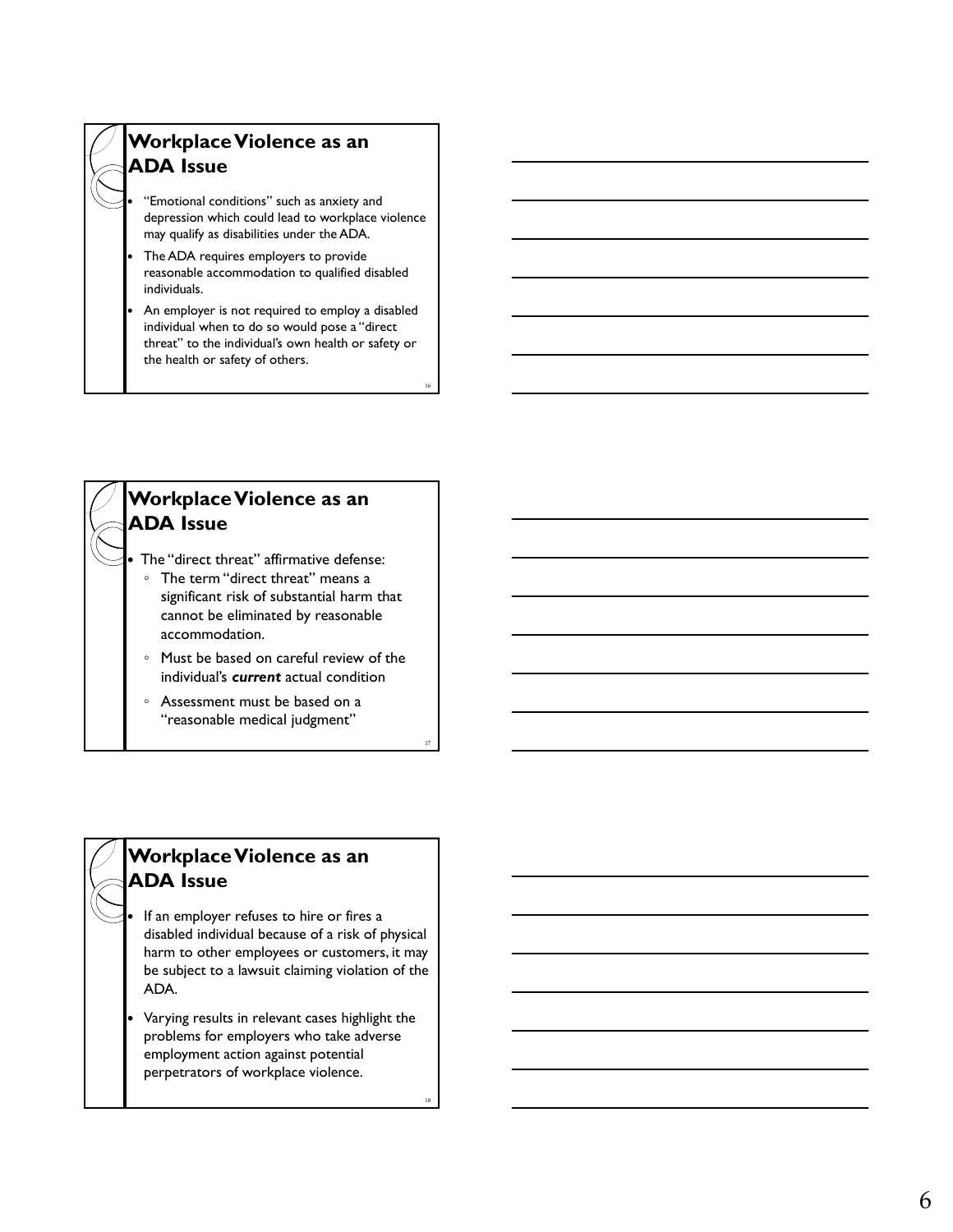

Parking areas are a safe harbor

19

20

21



- frequent manner of death in both homicides (80%) and suicides (47%)
- Homicide is the leading cause of death for women in the workplace
- Could an employer be liable if someone is injured as a result of a gun-related incident?

### **Employee's Right to Carry**

- Some states have enacted "guns-at-work" laws
- Anti-discrimination provisions
	- Cannot refuse to hire or discharge someone who obtains a concealed carry license
- If "gun-free," could an employer be liable for acts of violence that could have been prevented if weapons were permitted?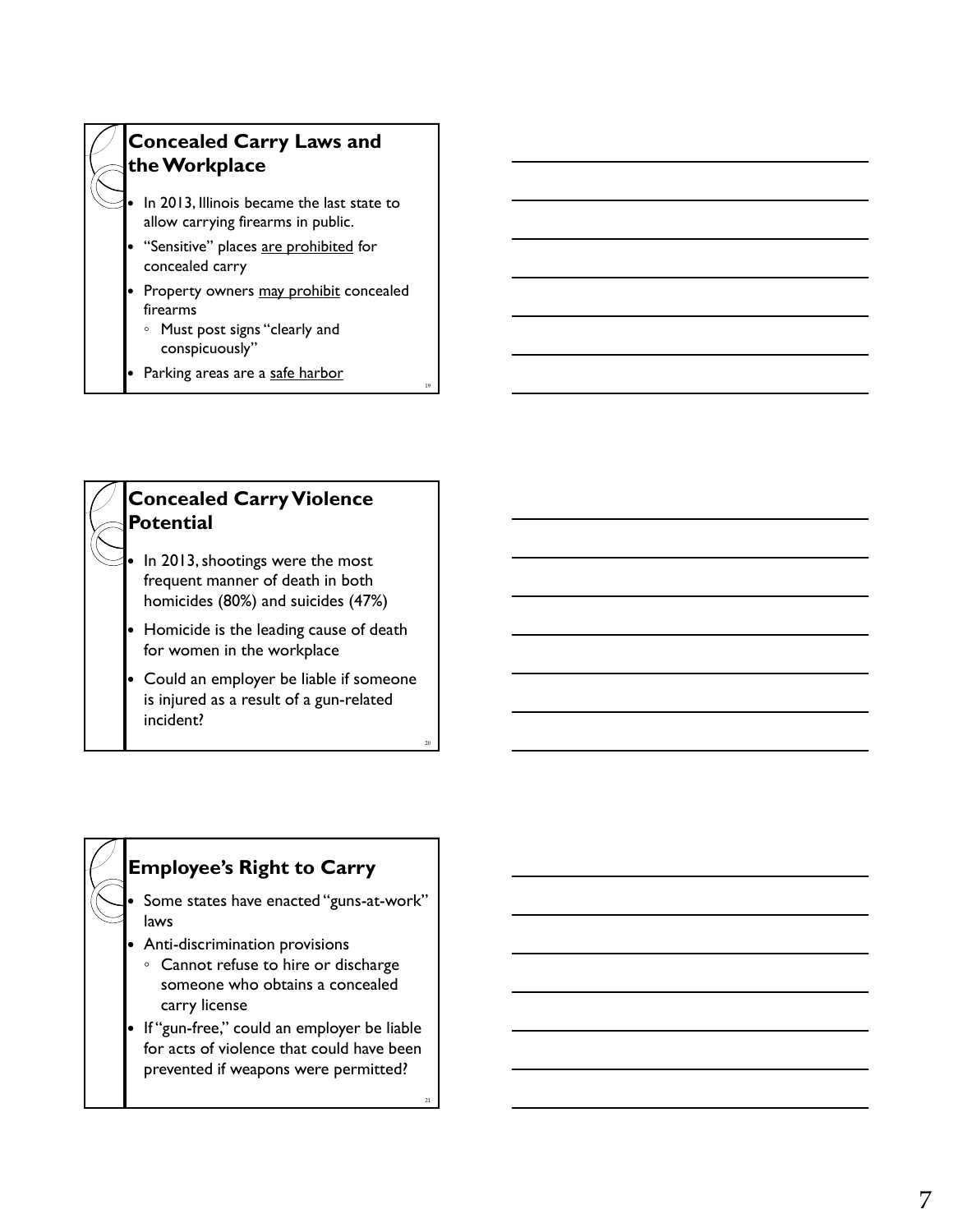## **Balancing Violence Potential and Right to Carry**

- Prohibit employees from bringing weapons in the workplace as permissible by state law
- Consider an employee concealed firearms registration process
	- Note: some states prohibit employers from asking employees about firearms ownership
- States with "guns-at-work" laws provide immunity to employers that comply

22

23

24

## **Workplace Violence: Preventive Measures**

- The Hiring Process
- Application should be comprehensive for employment history.
- Inquiries into relevant convictions.
- Gaps in employment history should be fully explored.

### **Workplace Violence: Preventive Measures**

- The Hiring Process
	- Disability-related inquiries and medical examinations are permitted under ADA after a conditional offer of employment is extended.
	- Background checks and verification of employment history are important for employer to establish "due diligence" in hiring. Also check Department of Motor Vehicles records of all drivers before hire.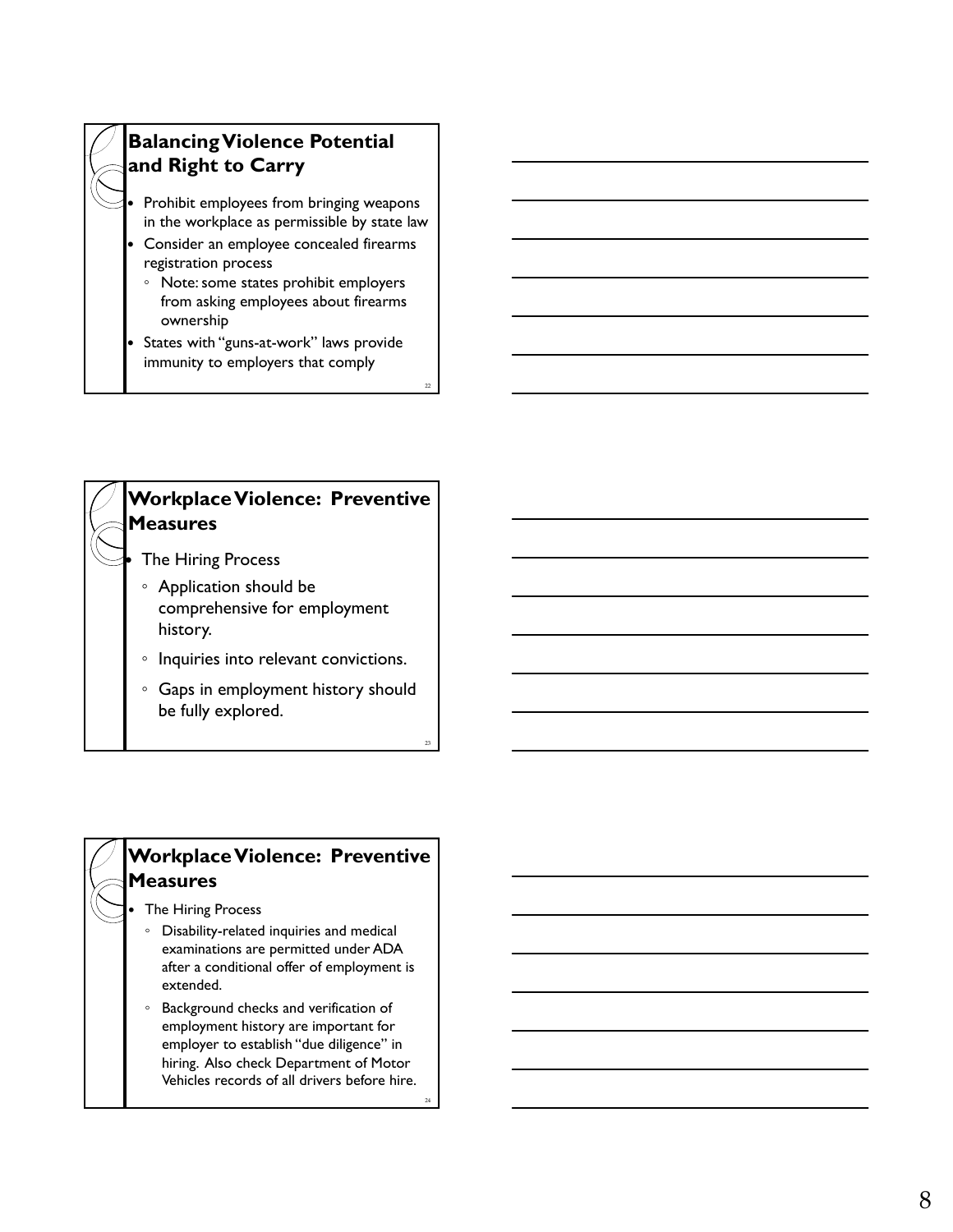## **Workplace Violence: Preventive Measures**

#### Retention

- Consider work rule requiring employees to promptly notify employer of any criminal convictions (including guilty or no contest pleas) for anything other than minor traffic violations.
- Consider periodically checking DMV records of current drivers, *e.g.,* annually on anniversary date.
- Conduct post-accident drug and alcohol tests.



violence are grounds for discharge.

26

#### **Workplace Violence: Preventive Measures**

- Develop a policy for handling the unresponsive or uncooperative employee or third party.
- Provide adequate security alarms, lighting, surveillance and security personnel .
- Evaluate factors or situations present in the workplace that might place employees at risk of violence.